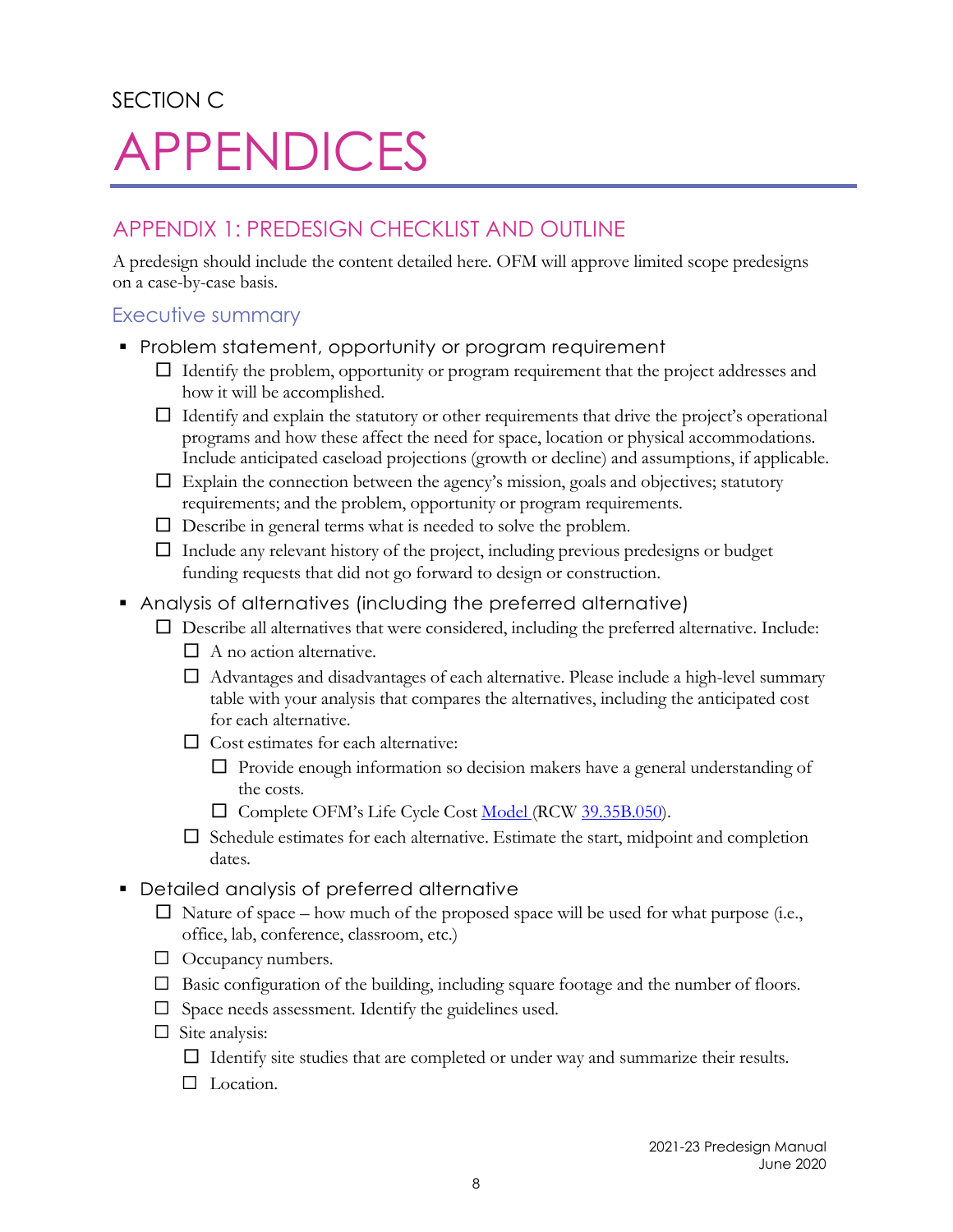- □ Building footprint and its relationship to adjacent facilities and site features. Provide aerial view, sketches of the building site and basic floorplans.
- □ Water rights and water availability.
- □ Stormwater requirements.
- $\Box$  Ownership of the site, easements, and any acquisition issues.
- □ Property setback requirements.
- $\Box$  Potential issues with the surrounding neighborhood, during construction and ongoing.
- $\Box$  Utility extension or relocation issues.
- $\Box$  Potential environmental impacts.
- $\Box$  Parking and access issues, including improvements required by local ordinances, local road impacts and parking demand.
- $\Box$  Impact on surroundings and existing development with construction lay-down areas and construction phasing.
- $\Box$  Consistency with applicable long-term plans (such as the Thurston County and Capitol campus master plans and agency or area master plans) as required by RCW 43.88.110.
- $\Box$  Consistency with other laws and regulations:
	- $\Box$  High-performance public buildings (Chapter 39.35D RCW).
	- $\Box$  State efficiency and environmental performance, if applicable (Executive Order  $20-01$ ).
	- □ State energy standards for clean buildings (RCW 19.27A.210).
	- $\Box$  Compliance with required vehicle charging capability for new buildings that provide on-site parking (RCW 19.27.540).
	- $\Box$  Greenhouse gas emissions reduction policy (RCW  $70.235.070$ ).
	- $\Box$  Archeological and cultural resources (Executive Order 05-05 and Section 106 of the National Historic Preservation Act of 1966). If mitigation is anticipated, please note this in the predesign with narrative about how mitigation is worked into the project schedule and budget.
	- $\Box$  Americans with Disabilities Act (ADA) implementation (Executive Order  $96-04$ ).
	- $\square$  Compliance with planning under Chapter 36.70A RCW, as required by RCW 43.88.0301.
	- $\Box$  Information required by RCW  $43.88.0301(1)$ .
	- $\Box$  Other codes or regulations.
- $\Box$  Identify problems that require further study. Evaluate identified problems to establish probable costs and risk.
- $\Box$  Identify significant or distinguishable components, including major equipment and ADA requirements in excess of existing code.
- $\Box$  Identify planned technology infrastructure and other related IT investments that affect the building plans.
- $\Box$  Identify any site-related and/or physical security measures for the project.
- □ Describe planned commissioning to ensure systems function as designed.
- $\Box$  Describe any future phases or other facilities that will affect this project.
- $\Box$  Provide a comparative discussion of the pros and cons of the project delivery methods considered for this project, and offer a recommendation of proposed procurement method for the preferred alternative. The proposed method of project delivery must be justified.